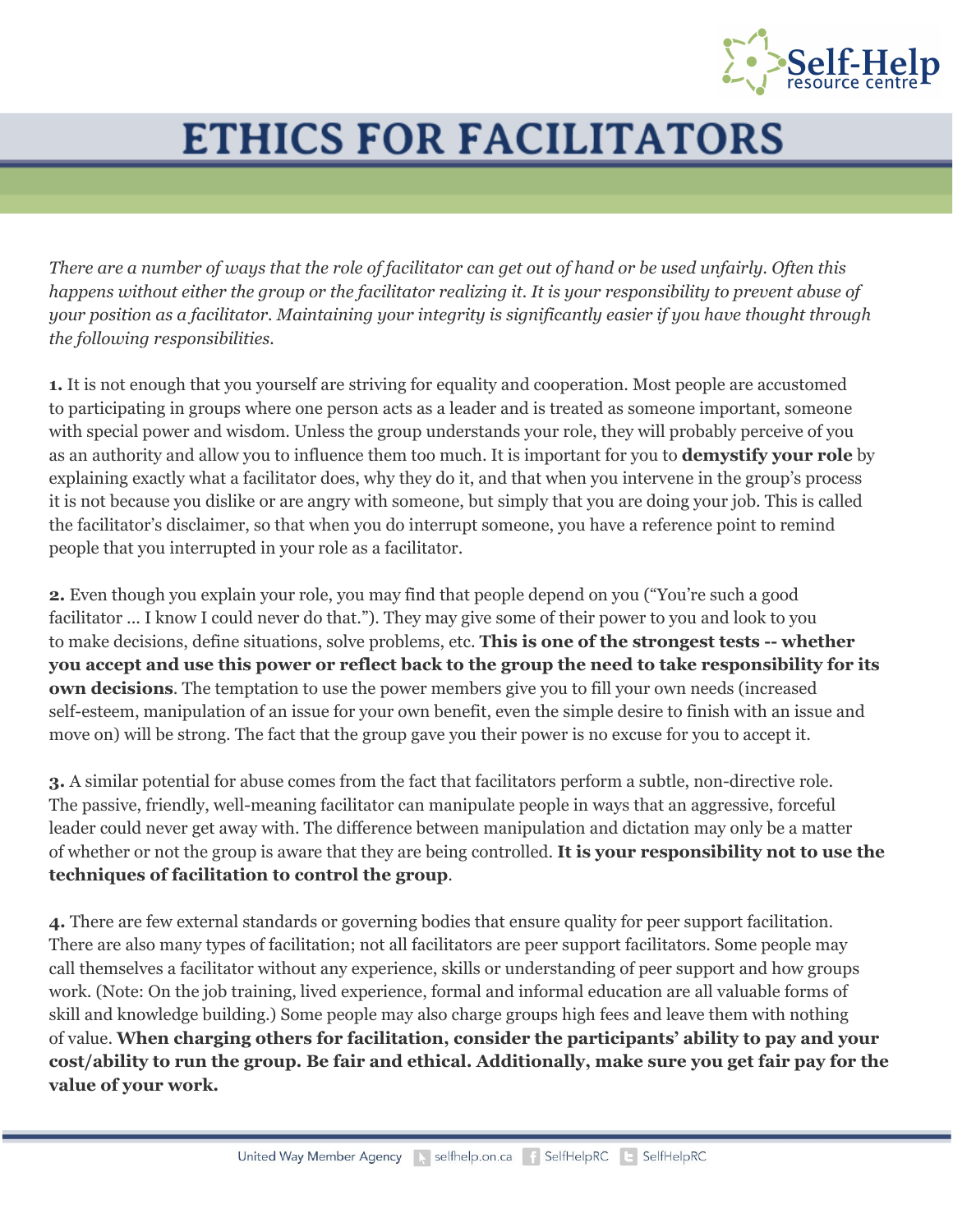

## **ETHICS FOR FACILITATORS**

**5. Being a facilitator does not make you qualified to be a psychotherapist**, either with a group or one-on-one. Because facilitation involves focusing on human values, emotions, and personal experiences, facilitators are often seen as resources for personal psychological challenges. Group members sometimes reach out to facilitators, directly or indirectly, with their emotional needs. Be clear about your boundaries and what you can and cannot help with. Remember peer support facilitators provide support and resources, they do not diagnose or do therapy. Lack of resources is often a barrier so do your best to support peers in navigating the healthcare system in order to get what they need.

**6. As a facilitator be wary of any expectations you may have to get your own emotional needs met by working with groups.** The nature of peer support fosters mutual growth, however it is important to have your own self-care and self-awareness so that group members don't feel like you are relying on them. Often in groups people develop one-sided perceptions of one another, resulting in intense interactions. If you as a facilitator become particularly involved with one or more participants, you may neglect others, or worse, be seen as an advocate of those you are involved with. This can be detrimental to the whole group. If you become more involved with one or more members in your group, maintain your neutrality during group meetings and carefully explain the difference in your behaviour to those who may be expecting you to act the same in group with them as you do outside of the group.

**7. It is the facilitator's responsibility to make sure the group understands what you are doing** with them: what your purpose is, how your expect to meet their needs, what you can give them and how you are going to do that. It is your responsibility to present yourself fairly, to be open to feedback from the group (you are there for their benefit), and to consider altering your approach to meet the group's purpose and goals. It's the group's right to hold you accountable for what you do with them, just as it is your role to ensure that they too take responsibility for their actions in making the group a successful experience of everyone.

*Adapted for use in peer support groups, from http://www.spunk.org/texts/consensu/sp000763.html in III. Code of Responsibilities: Ethics For Facilitators, July 11, 2011.*